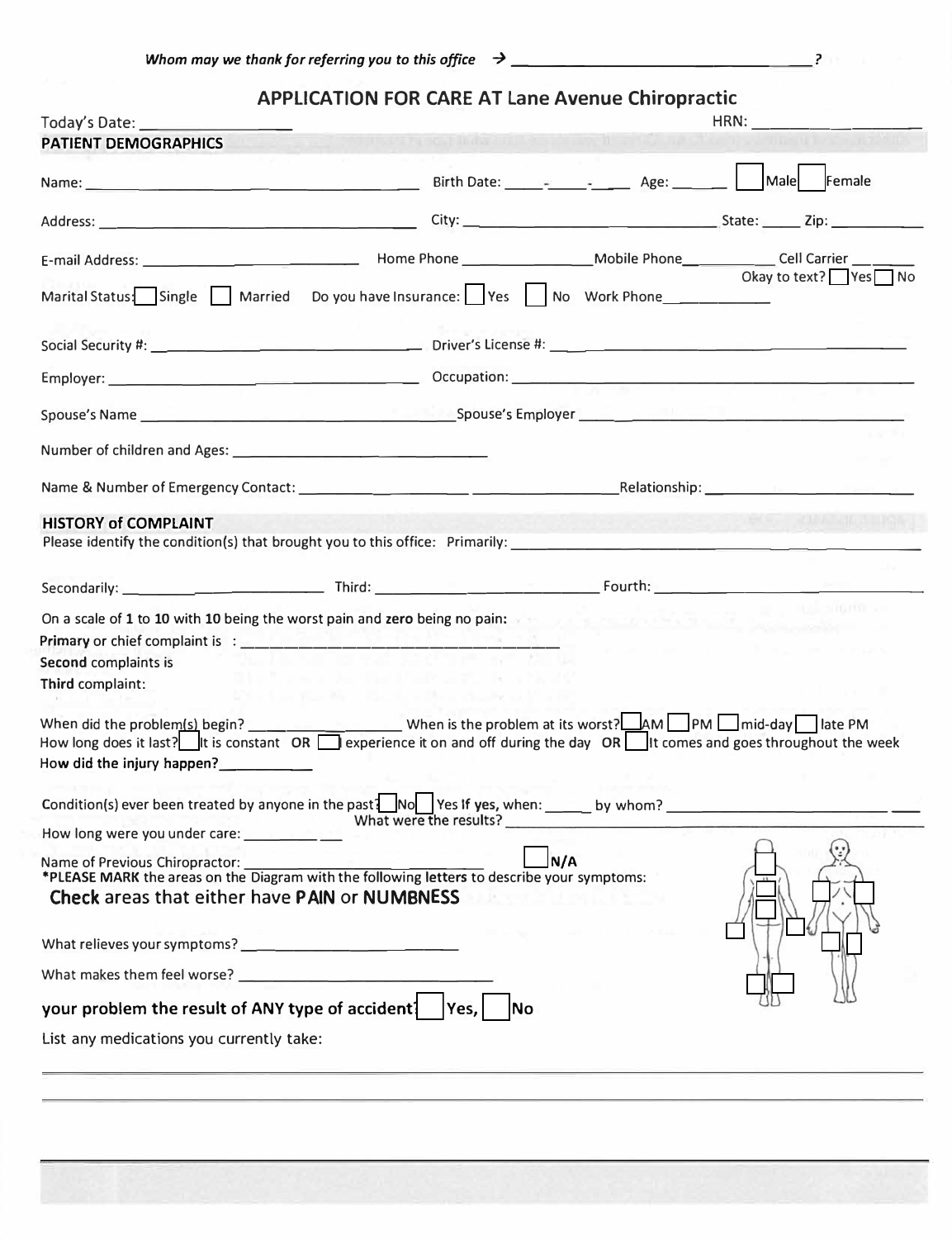| <b>PAST HISTORY</b>                                                                                                                                                                                                                                                                                                                                                                                                                                                                                                                                              |
|------------------------------------------------------------------------------------------------------------------------------------------------------------------------------------------------------------------------------------------------------------------------------------------------------------------------------------------------------------------------------------------------------------------------------------------------------------------------------------------------------------------------------------------------------------------|
| Have you suffered with any of this or a similar problem in the past? No Yes 1f yes how many times? When was the last                                                                                                                                                                                                                                                                                                                                                                                                                                             |
| Other forms of treatment tried: No Yes If yes, please state what type of treatment:                                                                                                                                                                                                                                                                                                                                                                                                                                                                              |
| Please identify any and all types of jobs you have had in the past that have imposed any physical stress on you or your body:                                                                                                                                                                                                                                                                                                                                                                                                                                    |
| If you have ever been diagnosed with any of the following conditions, please indicate with a P for in the Past, C for Currently<br>have and N for Never have had:<br><b>Rheumatoid Arthritis</b><br>Fracture<br>Disability<br>Cancer<br><b>Broken Bone</b><br>Dislocations<br><b>Tumors</b><br>Osteo Arthritis<br>Diabetes<br>Cerebral Vascular<br>Other serious conditions:<br><b>Heart Attack</b><br>PLEASE identify ALL PAST and any CURRENT conditions you feel may be contributing to your present problem:<br><b>HOW LONG AGO</b><br>TYPE OF CARE RECEIVED |
| $\rightarrow$<br><b>INJURIES</b>                                                                                                                                                                                                                                                                                                                                                                                                                                                                                                                                 |
|                                                                                                                                                                                                                                                                                                                                                                                                                                                                                                                                                                  |
| $\rightarrow$<br><b>SURGERIES</b>                                                                                                                                                                                                                                                                                                                                                                                                                                                                                                                                |
| CHILDHOOD DISEASES $\rightarrow$                                                                                                                                                                                                                                                                                                                                                                                                                                                                                                                                 |
| $\rightarrow$<br><b>ADULT DISEASES</b>                                                                                                                                                                                                                                                                                                                                                                                                                                                                                                                           |
| <b>SOCIAL HISTORY</b><br>cigarettes $\rightarrow$ How often? Daily<br>Occasionally<br><b>Weekends</b><br>pipe<br><b>Never</b><br>1. Smoking<br>cigars<br>Occasionally<br><b>Weekends</b><br><b>Daily</b><br>Never<br>2. Alcoholic Beverage: consumption occurs $\rightarrow$                                                                                                                                                                                                                                                                                     |
| <b>FAMILY HISTORY:</b>                                                                                                                                                                                                                                                                                                                                                                                                                                                                                                                                           |
| 1. Does anyone in your family suffer with the same condition(s)<br>Yes<br>No<br>If yes whom:<br>Have they ever been treated for their condition No PYes 1 I don't know                                                                                                                                                                                                                                                                                                                                                                                           |
| 2. Any other hereditary conditions the doctor should be aware of<br>Yes:<br> Nol                                                                                                                                                                                                                                                                                                                                                                                                                                                                                 |
| I hereby authorize payment to be made directly to Lane Avenue Chiropractic, for all benefits which may be payable under a healthcare plan<br>or from any other collateral sources. I authorize utilization of this application or copies thereof for the purpose of processing claims and<br>effecting payments, and further acknowledge that this assignment of benefits does not in any way relieve me of payment liability and that I<br>will remain financially responsible to Lane Avenue Chiropractic for any and all services I receive at this office.   |

Patient or Authorized Person's Signature Date Completed

Doctor's Signature Date Form Reviewed